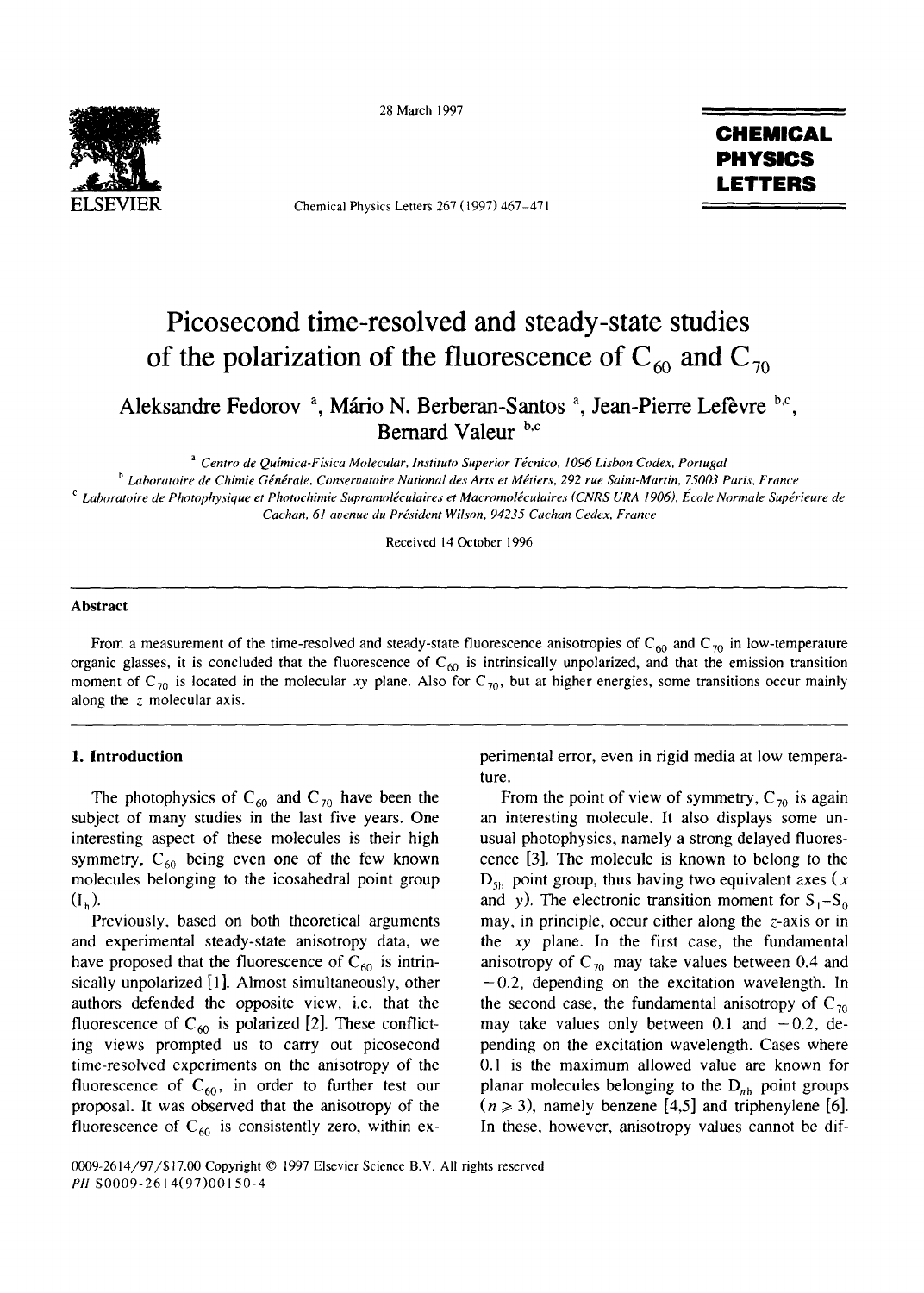ferent from 0.1, because all singlet-singlet one-photon transitions are in-plane, whereas in  $C_{70}$  out-ofplane ones (i.e. along the z-axis) are also possible. The only available theoretical calculation on the polarization of the electronic transitions of  $C_{70}$  [7] predicts the electronic transition moment for  $S_1 \leftarrow S_0$ to be in the xy plane. Our experimental results support such a conclusion.

#### **2. Experimental**

 $C_{60}$  (> 99.9%) and  $C_{70}$  (> 99%) were obtained from Stefan Kaesdorf (Munich). Methylcyclohexane, toluene and ethanol were of spectroscopic grade and checked for fluorescent impurities. Apart from some experiments carried out in toluene, two solvent mixtures that give good glasses at low temperature were used: methylcyclohexane-toluene  $(7:2, v/v)$ , denoted MT, and toluene-ethanol  $(10:1, v/v)$ , denoted TE.

Details of the experimental procedures for the determination of low-temperature steady-state fluorescence polarization spectra were given previously [1,8]. In brief, fluorescence measurements were performed with either an SLM 8000C spectrofluorimeter or an Spex F112 one, in both cases in conjunction with an Oxford cryostat with quartz windows.

Time-resolved picosecond fluorescence intensity and anisotropy decays were obtained by the singlephoton timing method with laser excitation. The apparatus consisted of a mode-locked Coherent Innova 400-10 argon-ion laser that synchronously pumped a cavity dumped Coherent 701-2 dye laser, delivering 3–4 ps pulses (with  $\approx$  40 nJ/pulse) at a frequency of 3.4 MHz. Intensity decay measurements were made by an alternating collection of impulses and decays with the emission polarizer set at the vertical, horizontal and magic angle positions. Impulse was recorded slightly away from excitation wavelength with a scattering suspension. For the decays, a cut-off filter was used, effectively removing all excitation light. Detection was always done by passing the emission through a depolarizer and then through a Jobin-Yvon HR320 monochromator with a grating of 100 lines/mm. The  $G$  factor of the system is unity, and for the calculation of the anisotropy identical accumulation times for both vertical and horizontal components were used, until a total of no less than 25000 counts at the maximum channel was obtained for the vertical component. The detector used was a Hamamatsu 2809U-01 mi-



Fig. 1. Fluorescence decay of C<sub>60</sub> in the MT glass at 110 K. [C<sub>60</sub>] = 8 × 10<sup>-5</sup> M. The excitation and emission wavelengths were 595 and 690 rim. The timescale was 2.77 ps/channel. The Raman scattering can be seen as the first peak in the decay. The decay is well fitted (reduced chi-squared = 1.21) by a sum of three exponentials, one of which, of zero lifetime, accounts for the Raman scattering, the other two having  $\tau_1 = 1.09$  ns ( $\alpha_1 = 1.25$ ) and  $\tau_2 = 0.10$  ns ( $\alpha_2 = -0.25$ ).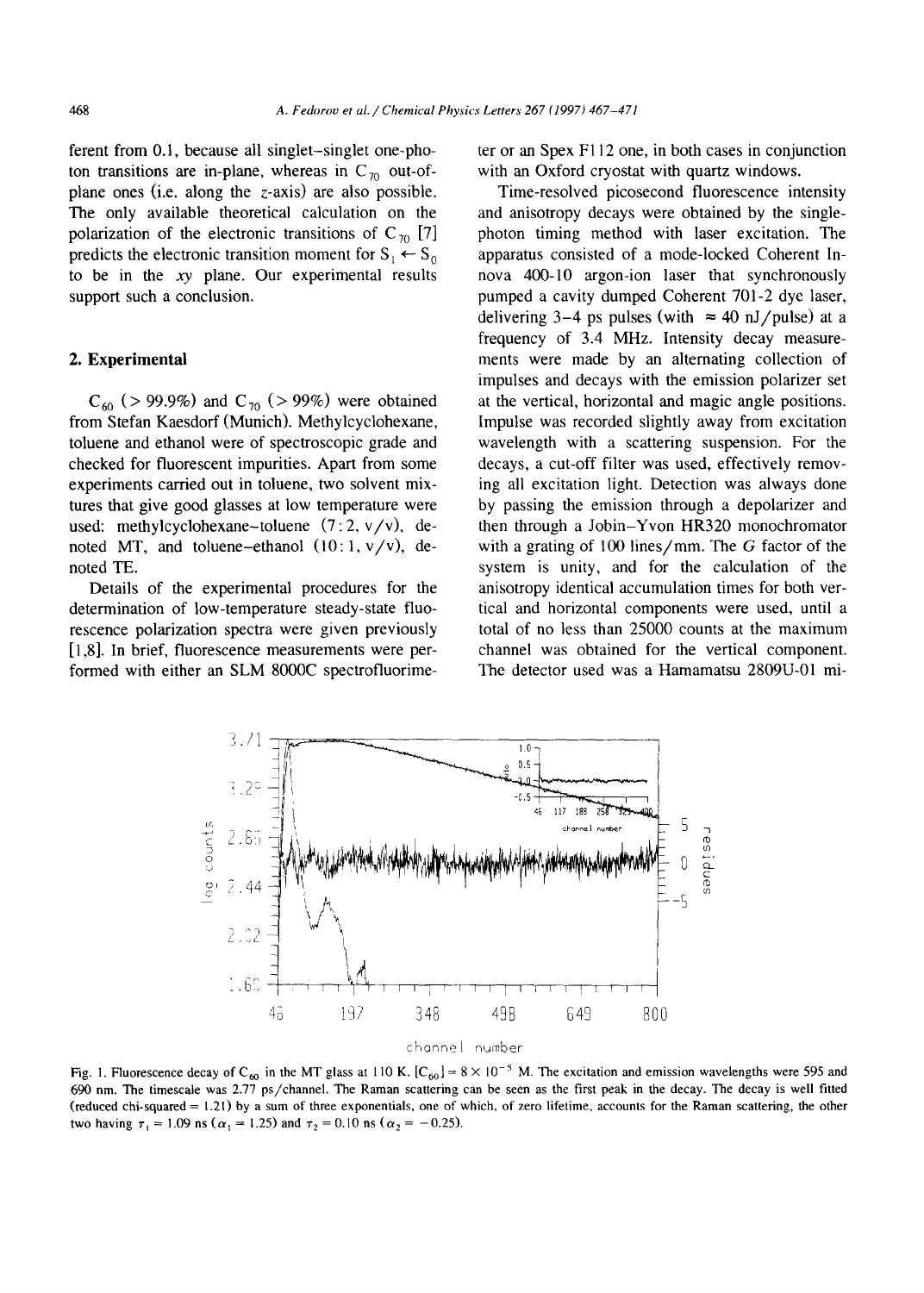crochannel plate photomultiplier. The instrument response function had an effective FWHM of 35 ps.

Decay data analysis was performed with the Globals Unlimited software package (Laboratory for Fluorescence Dynamics, University of Illinois, Urbana, IL).

#### **3. Results and discussion**

# *3.1. C6o*

The decay of fluorescence of  $C_{60}$  in the MT glass at 110 K is shown in Fig. 1. It is close to single exponential, with a lifetime of 1.1 ns. This value coincides with the lifetimes previously reported by several authors in hydrocarbon solvents [2,9-11], and also measured by us in both methylcyclohexane and toluene at room temperature. It is almost solvent- and temperature-independent, in agreement with an efficient intersystem crossing as the main deactivation path of  $S_1$  [12]. An identical lifetime value was obtained in the TE mixture, both at room temperature and at 100 K. In both solvent mixtures, and owing to the presence of toluene, its intense and polarized Raman bands occurring at  $\approx 2900-3100$  $cm^{-1}$  are clearly seen as a component of zero lifetime. The decay of fluorescence anisotropy (Fig. 2) consists of a fast decay component (less than 1 ps, as obtained from the global analysis of the polarized components), identified as polarized Raman scattering (it is much greater in TE, result not shown, than in MT), followed by a constant plateau, where  $r =$  $0.001 \pm 0.005$  for at least 2.7 ns, i.e. the full time range of the experiment. This result (essentially zero anisotropy) was expected on the basis of previous theoretical reasoning [1], and agrees with the steadystate results obtained in the TE glass at 100 K [1].

Another published report [2] claims, however, that  $C_{60}$  has polarized fluorescence. Roy and Doraiswamy [2] only give as experimental evidence the steady-state anisotropy value of  $0.006 \pm 0.002$ recorded in room temperature toluene. Given the low concentration of C<sub>60</sub> used (10<sup>-6</sup> M), the weak quantum yield of fluorescence of the compound, the fluidity of the solvent and the possibility of a polarized Raman contribution, and/or of small calibration errors, the reported value is hardly significant. It should also be noted that in the same work the authors report (without details) a depolarized decay of  $C_{60}$  in the same solvent and temperature, which they interpret as being an indication that the anisotropy decay occurs on a timescale shorter than their apparatus time resolution. Our results, obtained

Fig. 2. Experimental fluorescence anisotropy decay of C<sub>60</sub> in the MT glass at 110 K, computed as  $r(t) = (I_0(t) - I_+(t))/(I_0(t) + 2I_+(t))$ , where  $I_{\parallel}$  and  $I_{\perp}$  are the undeconvoluted polarized components. [C<sub>60</sub>] = 8 × 10<sup>-5</sup> M. The excitation and emission wavelengths were 595 and 690 nm. The timescale was 2.77 ps/channel. It is seen that, after the impulse duration (FWHM =  $35$  ps, or 13 channels), the anisotropy has a nearly constant value close to zero  $(0.001 \pm 0.005)$ .

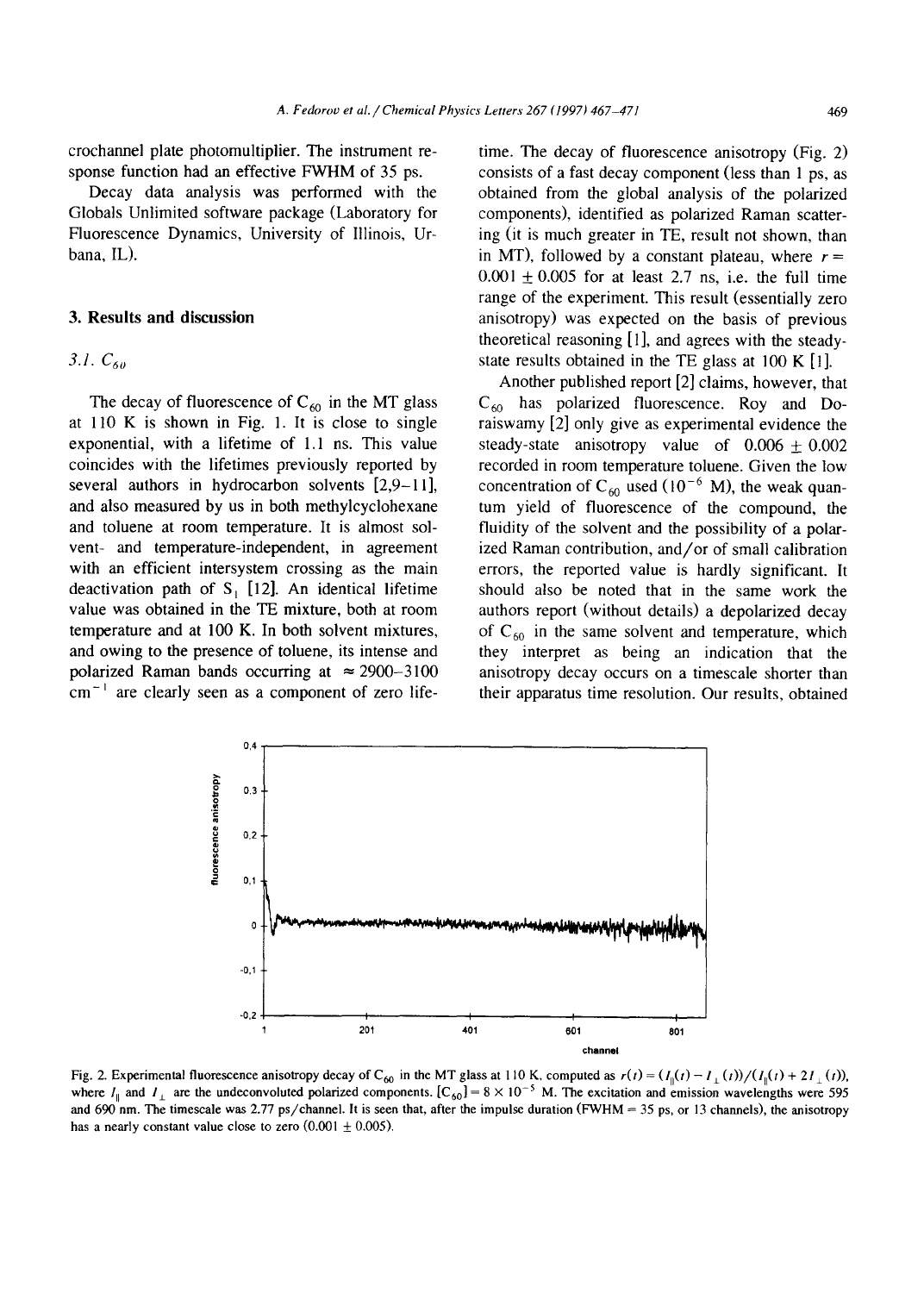

Fig. 3. Fluorescence decay of C<sub>70</sub> in the MT glass at 110 K. [C<sub>70</sub>] =  $6 \times 10^{-5}$  M. The excitation and emission wavelengths were 595 and 690 nm. The timescale was 2.77 ps/channel. The decay is well fitted (reduced chi-squared = 1.00) by a sum of two exponentials,  $\tau_1 = 0.72$ ns ( $\alpha_1 = 1.11$ ) and  $\tau_2 = 0.15$  ns ( $\alpha_2 = -0.11$ ).

in rigid media at low temperature, do not warrant such an interpretation.

#### *3.2. C7o*

The decay of fluorescence of  $C_{70}$  in the MT glass is shown in Fig. 3. The main component, 720 ps, is

close but a little higher than the values reported in the literature for hydrocarbons at room temperature [10,12,13], and also observed by us in the non-degassed solvents ( $\approx 630$  ps). It is almost solvent- and temperature-independent, in agreement with an efficient intersystem crossing as the main deactivation path of  $S_1$  [3,14]. The decay of fluorescence



Fig. 4. Experimental fluorescence anisotropy decay of C<sub>60</sub> in the MT glass at 110 K, computed as  $r(t) = (I_{\parallel}(t) - I_{\perp}(t))/(I_{\parallel}(t) + 2I_{\perp}(t))$ , where  $I_{\parallel}$  and  $I_{\perp}$  are the undeconvoluted polarized components. [C<sub>70</sub>] = 6 × 10<sup>-5</sup> M. The excitation and emission wavelengths were 595 and 690 nm. The timescale was 2.77 ps/channel. It is seen that, after the impulse duration (FWHM = 35 ps, or 13 channels), the anisotropy has a nearly constant value  $(0.070 \pm 0.005)$ .